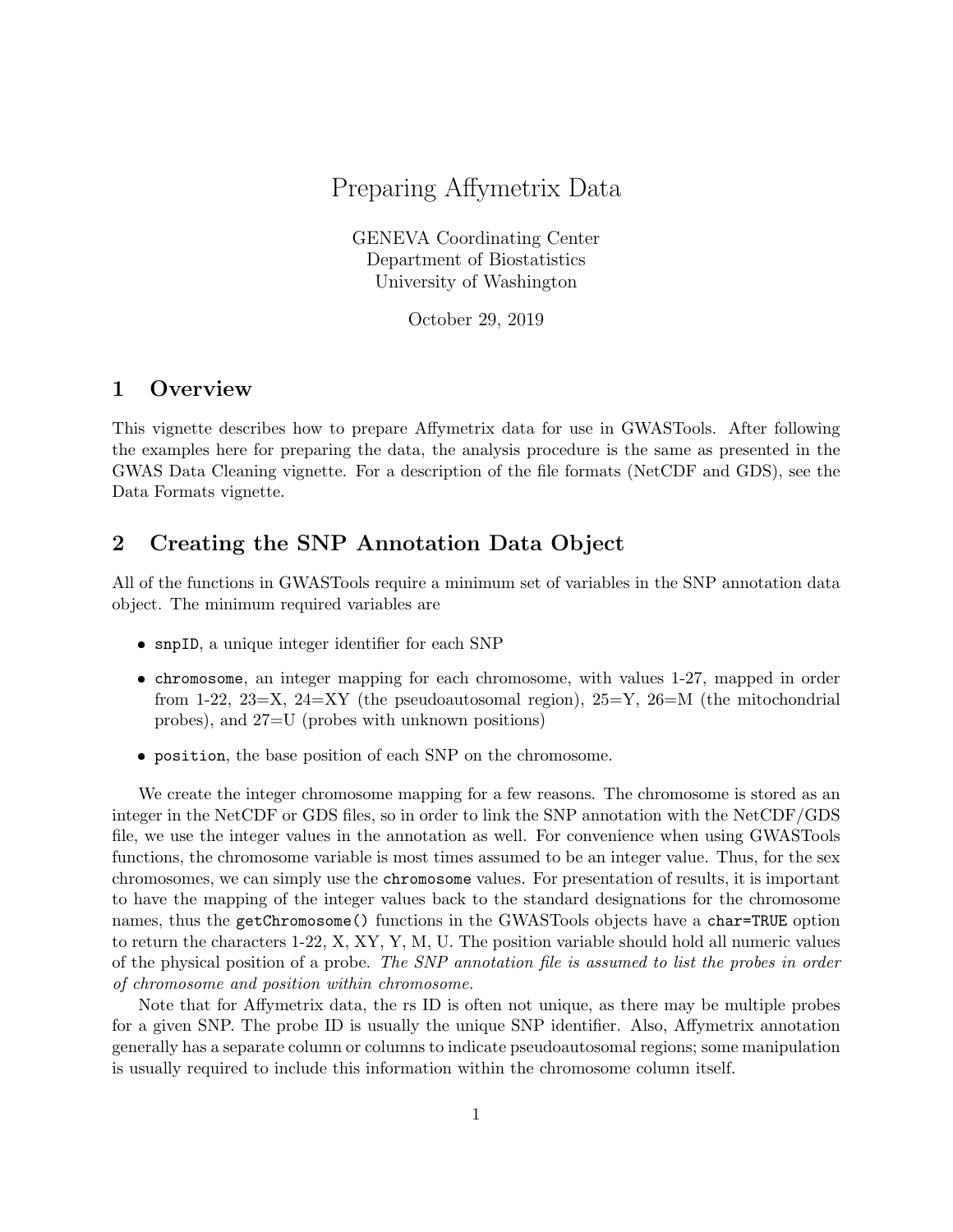```
> library(GWASTools)
> library(GWASdata)
> # Load the SNP annotation (simple data frame)
> data(affy_snp_annot)
> # Create a SnpAnnotationDataFrame
> snpAnnot <- SnpAnnotationDataFrame(affy_snp_annot)
> # names of columns
> varLabels(snpAnnot)
[1] "snpID" "chromosome" "position" "rsID" "probeID"
> # data
> head(pData(snpAnnot))
  snpID chromosome position rsID probeID
1 869828 21 13733610 rs3132407 SNP_A-8340403
2 869844 21 13852569 rs2775671 SNP_A-8340413
3 869864 21 14038583 rs2775018 SNP_A-8340427
4 869889 21 14136579 rs3115511 SNP_A-8340440
5 869922 21 14396024 rs2822404 SNP_A-8340775
6 869925 21 14404476 rs1556276 SNP_A-1968967
> # Add metadata to describe the columns
> meta <- varMetadata(snpAnnot)
> meta[c("snpID", "chromosome", "position", "rsID", "probeID"),
+ "labelDescription"] <- c("unique integer ID for SNPs",
+ paste("integer code for chromosome: 1:22=autosomes,",
+ "23=X, 24=pseudoautosomal, 25=Y, 26=Mitochondrial, 27=Unknown"),
+ "base pair position on chromosome (build 36)",
+ "RS identifier",
+ "unique ID from Affymetrix")
> varMetadata(snpAnnot) <- meta
```
## 3 Creating the Scan Annotation Data Object

The scan annotation file holds attributes for each genotyping scan that are relevant to genotypic data cleaning. These data include processing variables such as tissue type, DNA extraction method, and genotype processing batch. They also include individual characteristics such as gender and race. The initial sample annotation file is created from the raw data supplied by the genotyping center and/or study investigator, providing a mapping from the raw data file(s) for each sample scan to other sample information such as sex, coded as M and F, ethnicity, unique scan identifier, called scanID, and unique subject identifier. Since a single subject may have been genotyped multiple times as a quality control measure, it is important to distinguish between the scanID (unique genotyping instance) and subjectID (person providing a DNA sample).

```
> # Load the scan annotation (simple data frame)
> data(affy_scan_annot)
```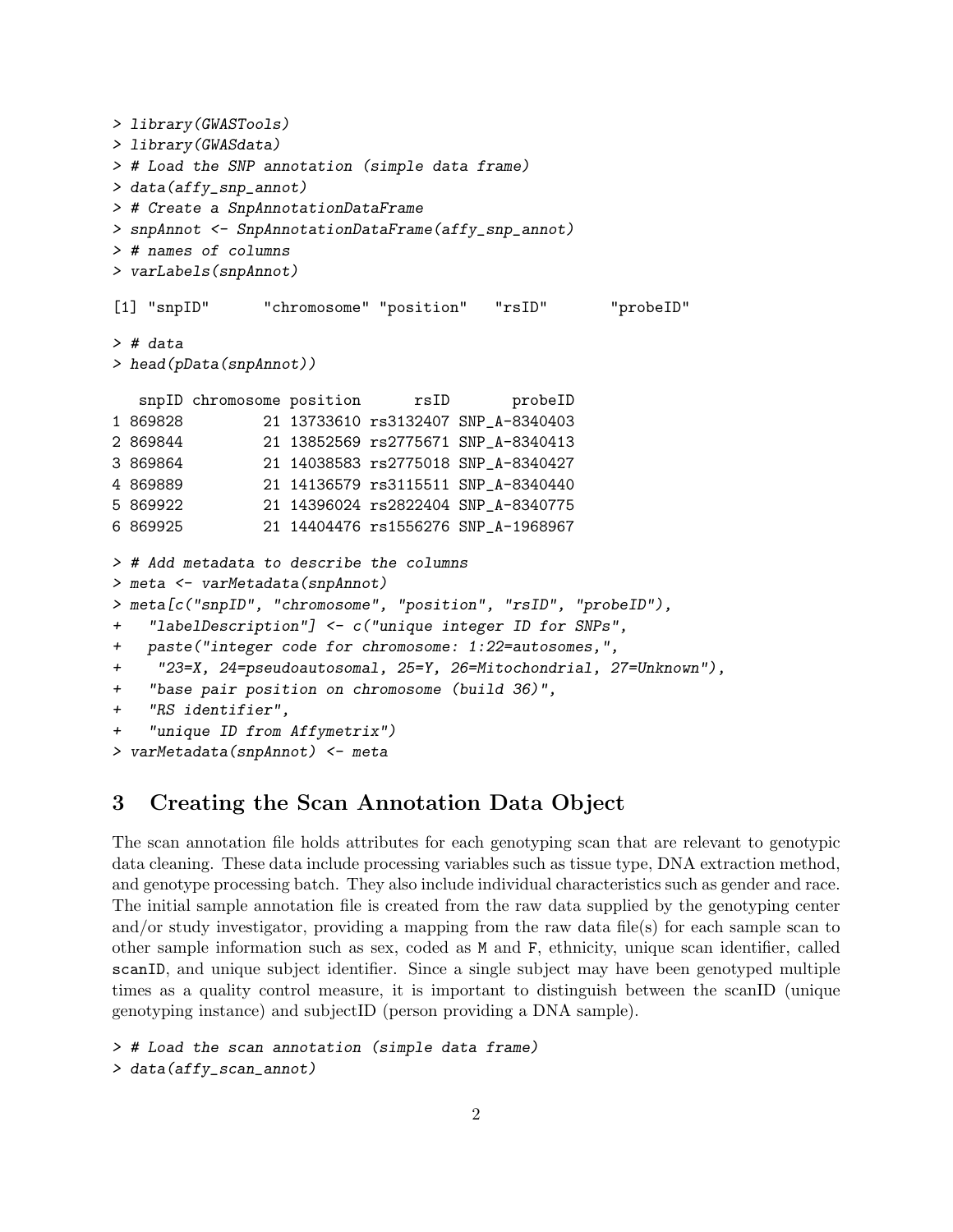```
> # Create a ScanAnnotationDataFrame
> scanAnnot <- ScanAnnotationDataFrame(affy_scan_annot)
> # names of columns
> varLabels(scanAnnot)
[1] "scanID" "subjectID" "family" "father" "mother"
[6] "CoriellID" "race" "sex" "status" "genoRunID"
[11] "plate" "alleleFile" "chpFile"
> # data
> head(pData(scanAnnot))
 scanID subjectID family father mother CoriellID race sex status
1 3 200150062 28 0 0 NA18912 YRI F 0
2 5 200122600 1341 0 0 NA07034 CEU M 1
3 14 200122151 58 0 0 NA19222 YRI F 0
4 15 200033736 9 0 0 NA18508 YRI F 1
5 17 200116780 1344 0 0 NA12056 CEU M 1
6 28 200003216 28 0 0 NA18913 YRI M 0
                                        genoRunID plate
1 GIGAS_g_GAINmixHapMapAffy2_GenomeWideEx_6_A03_31250 GAINmixHapMapAffy2
2 GIGAS_g_GAINmixHapMapAffy2_GenomeWideEx_6_A05_31282 GAINmixHapMapAffy2
3 GIGAS_g_GAINmixHapMapAffy2_GenomeWideEx_6_B02_31236 GAINmixHapMapAffy2
4 GIGAS_g_GAINmixHapMapAffy2_GenomeWideEx_6_B03_31252 GAINmixHapMapAffy2
5 GIGAS_g_GAINmixHapMapAffy2_GenomeWideEx_6_B05_31284 GAINmixHapMapAffy2
6 GIGAS_g_GAINmixHapMapAffy2_GenomeWideEx_6_C04_31270 GAINmixHapMapAffy2
                                                                 alleleFile
1 GIGAS_g_GAINmixHapMapAffy2_GenomeWideEx_6_A03_31250.BIRDSEED.ALLELE_SUMMARY.TXT
2 GIGAS_g_GAINmixHapMapAffy2_GenomeWideEx_6_A05_31282.BIRDSEED.ALLELE_SUMMARY.TXT
3 GIGAS_g_GAINmixHapMapAffy2_GenomeWideEx_6_B02_31236.BIRDSEED.ALLELE_SUMMARY.TXT
4 GIGAS_g_GAINmixHapMapAffy2_GenomeWideEx_6_B03_31252.BIRDSEED.ALLELE_SUMMARY.TXT
5 GIGAS_g_GAINmixHapMapAffy2_GenomeWideEx_6_B05_31284.BIRDSEED.ALLELE_SUMMARY.TXT
6 GIGAS_g_GAINmixHapMapAffy2_GenomeWideEx_6_C04_31270.BIRDSEED.ALLELE_SUMMARY.TXT
                                                          chpFile
1 GIGAS_g_GAINmixHapMapAffy2_GenomeWideEx_6_A03_31250.BIRDSEED.CHP.TXT
2 GIGAS_g_GAINmixHapMapAffy2_GenomeWideEx_6_A05_31282.BIRDSEED.CHP.TXT
3 GIGAS_g_GAINmixHapMapAffy2_GenomeWideEx_6_B02_31236.BIRDSEED.CHP.TXT
4 GIGAS_g_GAINmixHapMapAffy2_GenomeWideEx_6_B03_31252.BIRDSEED.CHP.TXT
5 GIGAS_g_GAINmixHapMapAffy2_GenomeWideEx_6_B05_31284.BIRDSEED.CHP.TXT
6 GIGAS_g_GAINmixHapMapAffy2_GenomeWideEx_6_C04_31270.BIRDSEED.CHP.TXT
> # Add metadata to describe the columns
> meta <- varMetadata(scanAnnot)
> meta[c("scanID", "subjectID", "family", "father", "mother",
   + "CoriellID", "race", "sex", "status", "genoRunID", "plate",
+ "alleleFile", "chpFile"), "labelDescription"] <-
```

```
3
```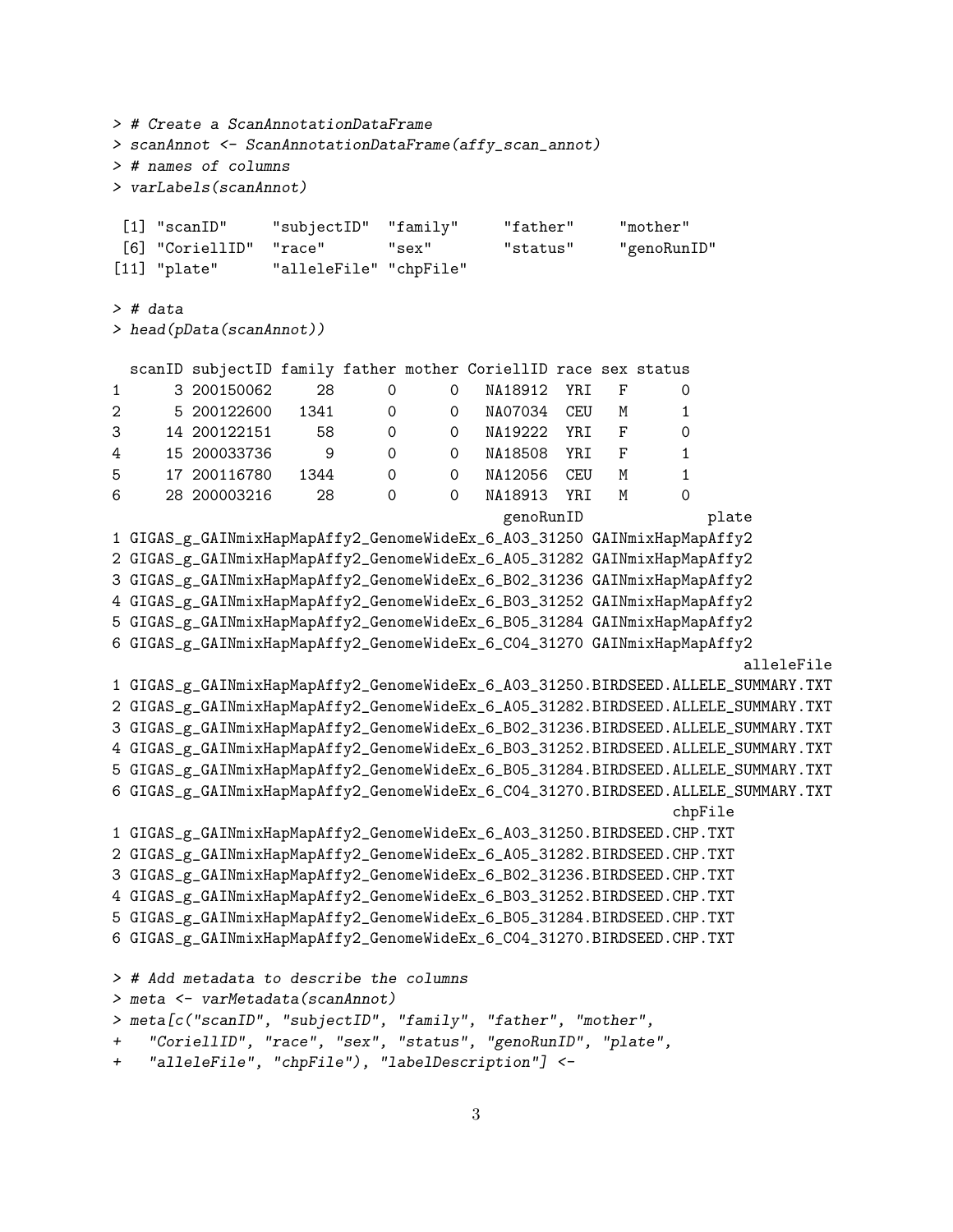- + c("unique integer ID for scans",
- + "subject identifier (may have multiple scans)",
- + "family identifier",
- + "father identifier as subjectID",
- + "mother identifier as subjectID",
- + "Coriell subject identifier",
- + "HapMap population group",
- + "sex coded as M=male and F=female",
- + "simulated case/control status" ,
- + "genotyping instance identifier",
- + "plate containing samples processed together for genotyping chemistry",
- + "data file with intensities",
- + "data file with genotypes and quality scores")
- > varMetadata(scanAnnot) <- meta

### 4 Creating the Data Files

The data for genotype calls, allelic intensities and other variables such as BAlleleFrequency are stored as NetCDF or GDS files.

#### Genotype Files

The genotype files store genotypic data in 0, 1, 2 format indicating the number of "A" alleles in the genotype (i.e.  $AA=2$ ,  $AB=1$ ,  $BB=0$  and missing=-1). The conversion from AB format and forward strand (or other) allele formats can be stored in the SNP annotation file.

#### Creating the Genotype file

```
> geno.file <- "tmp.geno.gds"
> # first 3 samples only
> scan.annotation <- affy_scan_annot[1:3, c("scanID", "genoRunID", "chpFile")]
> names(scan.annotation) <- c("scanID", "scanName", "file")
> # indicate which column of SNP annotation is referenced in data files
> snp.annotation <- affy_snp_annot[,c("snpID", "probeID", "chromosome", "position")]
> names(snp.annotation)[2] <- "snpName"
> # col.nums is an integer vector indicating which columns of the raw text file
> # contain variables for input
> col.nums \leq as.integer(c(2,3))
> names(col.nums) <- c("snp", "geno")
> # Define a path to the raw data CHP text files
> path <- system.file("extdata", "affy_raw_data", package="GWASdata")
> diag.geno.file <- "diag.geno.RData"
> diag.geno <- createDataFile(path = path,
+ filename = geno.file,
+ file.type = "gds",
+ variables = "genotype",
```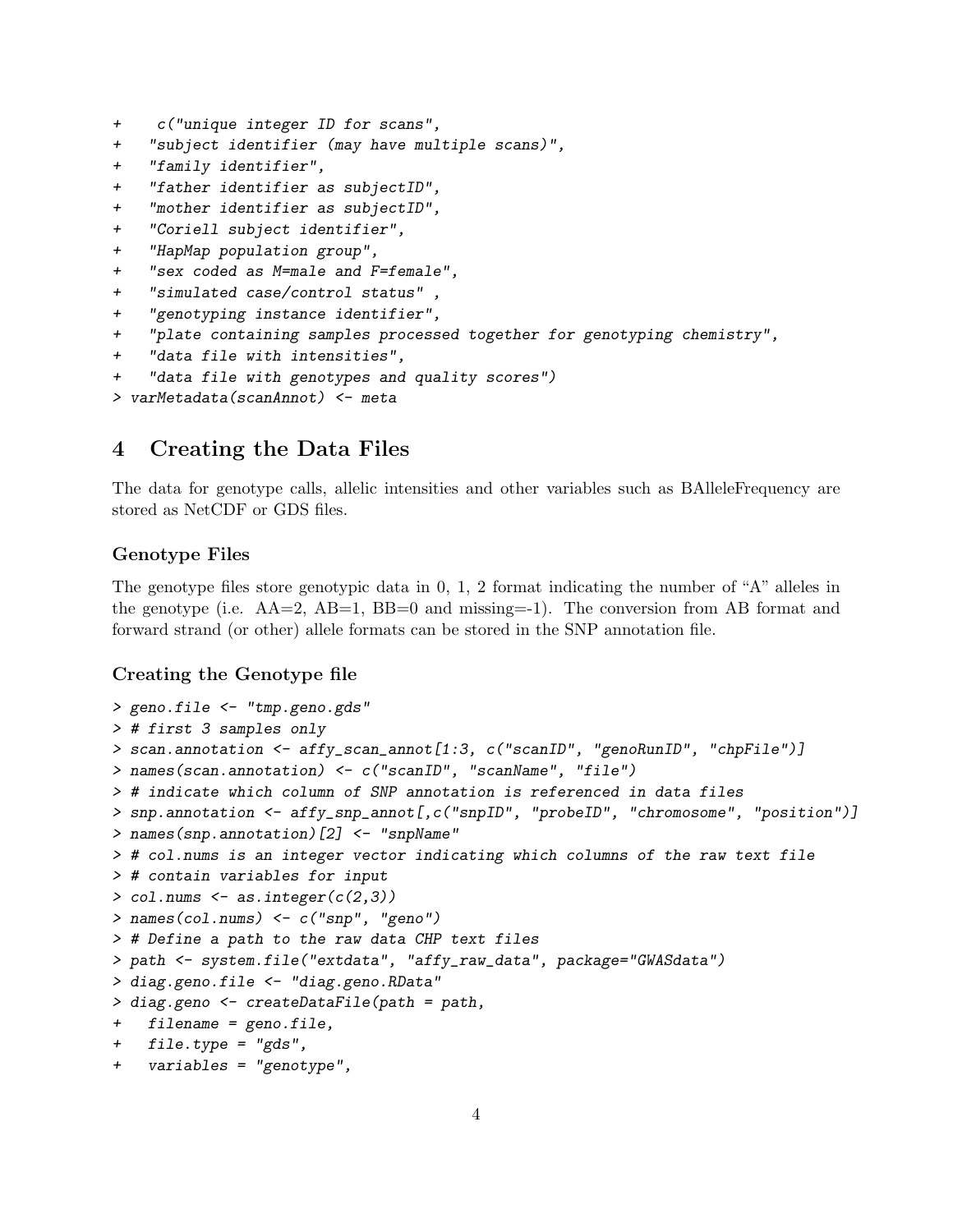```
+ snp.annotation = snp.annotation,
+ scan.annotation = scan.annotation,
+ sep.type = "\iota+ skip.num = 1,
+ col.total = 6,
+ col.nums = col.nums,
+ scan.name.in.file = -1,
+ diagnostics.filename = diag.geno.file,
+ verbose = FALSE)
> # Look at the values included in the "diag.geno" object which holds
> # all output from the function call
> names(diag.geno)
[1] "read.file" "row.num" "samples" "sample.match" "missg"
[6] "snp.chk" "chk"
> # `read.file' is a vector indicating whether (1) or not (0) each file
> # `read.file' is a vector indicating whether (1) or not (0)<br>> # specified in the `files' argument was read successfully
> table(diag.geno$read.file)
1
3
> # `row.num' is a vector of the number of rows read from each file
> table(diag.geno$row.num)
3300
  3
> # `sample.match' is a vector indicating whether (1) or not (0)
> # the sample name inside the raw text file matches that in the
> # sample annotation data.frame
> table(diag.geno$sample.match)
1
3
> # `snp.chk' is a vector indicating whether (1) or not (0)
> # the raw text file has the expected set of SNP names
> table(diag.geno$snp.chk)
1
3
> # `chk' is a vector indicating whether (1) or not (0) all previous
> # checks were successful and the data were written to the file
> table(diag.geno$chk)
```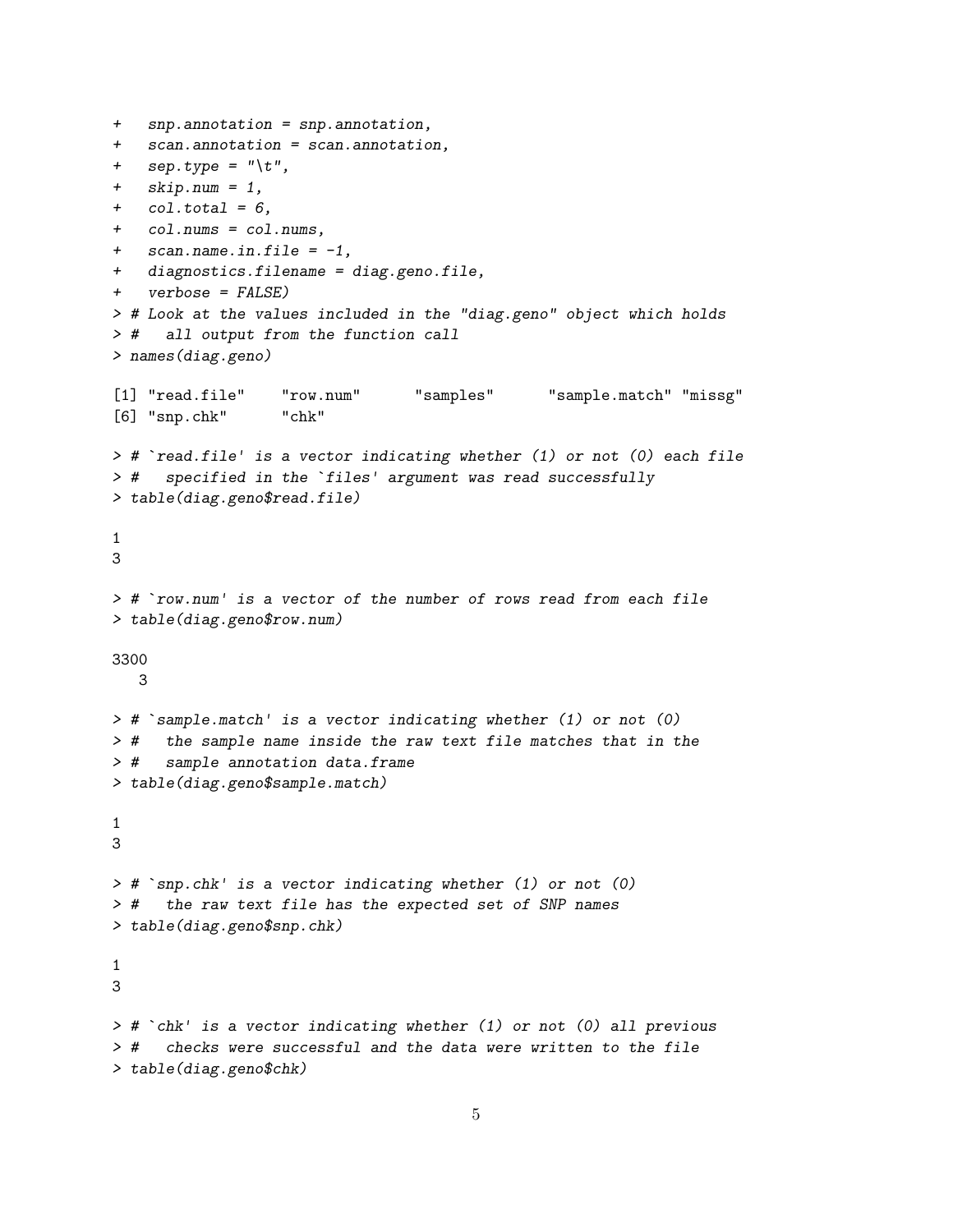```
3
> # open the file we just created
> (genofile <- GdsGenotypeReader(geno.file))
File: /tmp/RtmpFCSFcv/Rbuild24e550dd7a52/GWASTools/vignettes/tmp.geno.gds (25.1K)
+ [ ]
|--+ sample.id { Int32 3 LZMA_ra(683.3%), 89B }
|--+ snp.id { Int32 3300 LZMA_ra(25.0%), 3.2K }
|--+ snp.chromosome { UInt8 3300 LZMA_ra(3.45%), 121B }
|--+ snp.position { Int32 3300 LZMA_ra(68.0%), 8.8K }
|--+ snp.rs.id { Str8 3300 LZMA_ra(20.5%), 9.3K }
\--+ genotype { Bit2 3300x3, 2.4K } *
> # Take out genotype data for the first 3 samples and
> # the first 5 SNPs
> (genos \leftarrow getGenotype(genofile, snp=c(1,5), scan=c(1,3)))
     [,1] [,2] [,3][1,] 0 0 0[2,] 2 2 2[3,] 2 2 2[4,] 1 0 2
[5,] 0 2 1
> close(genofile)
> # check that the data file matches the raw text files
> check.geno.file <- "check.geno.RData"
> check.geno <- checkGenotypeFile(path = path,
+ filename = geno.file,
+ file.type = "gds",
+ snp.annotation = snp.annotation,
+ scan.annotation = scan.annotation,
+ sep.type = "\iota+ skip.num = 1,
+ col.total = 6,
+ col.nums = col.nums,
+ scan.name.in.file = -1,
+ check.scan.index = 1:3,
+ n.scans.loaded = 3,
+ diagnostics.filename = check.geno.file,
+ verbose = FALSE)
> # Look at the values included in the "check.geno" object which holds
> # all output from the function call
> names(check.geno)
```
1

```
6
```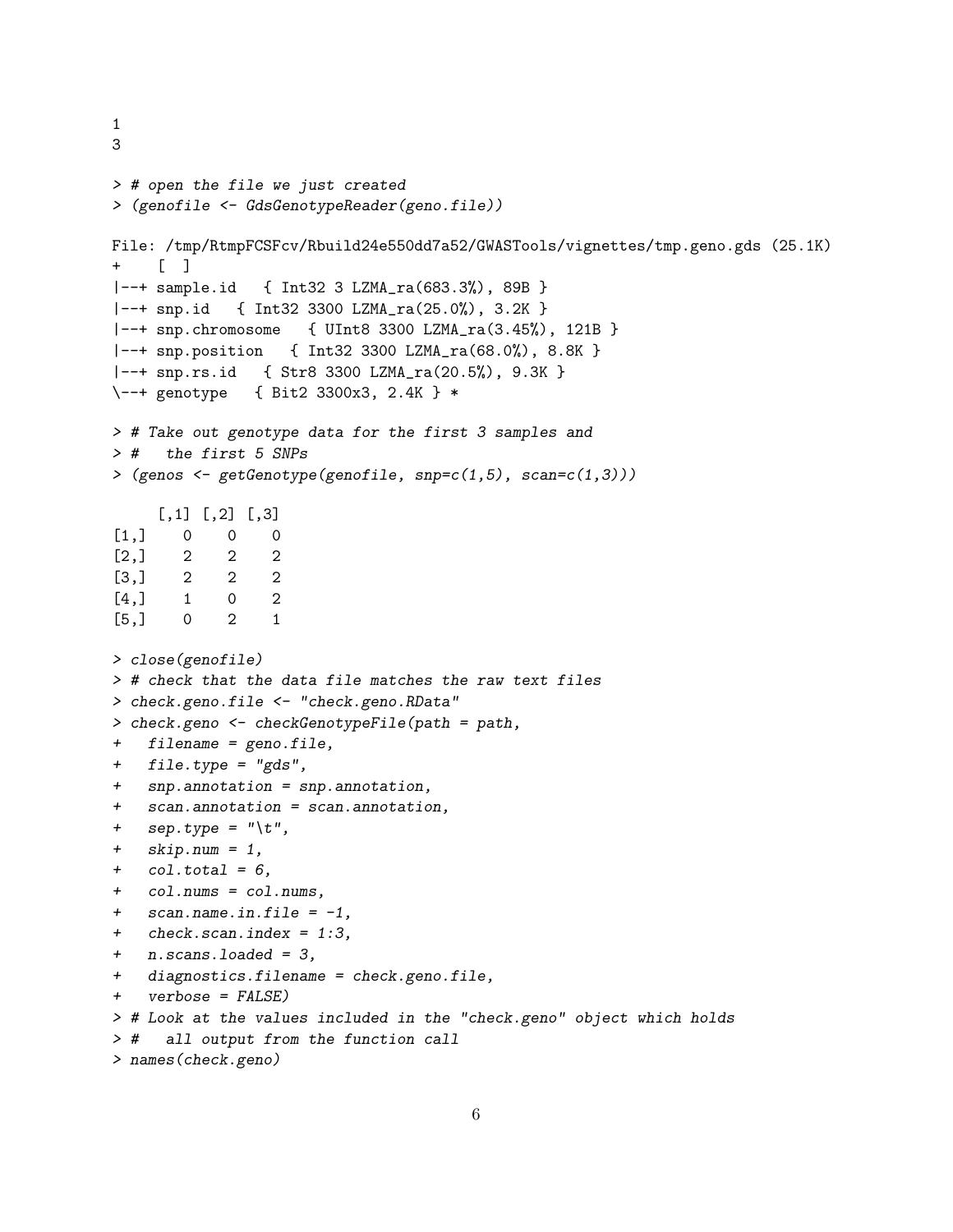```
[1] "read.file" "row.num" "sample.names" "sample.match" "missg"
[6] "snp.chk" "chk" "geno.chk"
> # 'geno.chk' is a vector indicating whether (1) or not (0) the genotypes
> # match the text file
> table(check.geno$geno.chk)
1
3
```
#### Intensity Files

The intensity files store quality scores and allelic intensity data for each SNP. Affymetrix data are provided in two files per genotyping scan. The CHP file holds the genotype calls, used to create the genotype file, as well as the confidence score, which is written to the quality file. The normalized X and Y intensity data are stored in the allele\_summary files in the format of two rows per SNP, one for each allelic probe. These are written to the intensity file.

#### Creating the quality file

```
> qual.file <- "tmp.qual.gds"
> scan.annotation <- affy_scan_annot[1:3, c("scanID", "genoRunID", "chpFile")]
> names(scan.annotation) <- c("scanID", "scanName", "file")
> snp.annotation <- affy_snp_annot[,c("snpID", "probeID", "chromosome", "position")]
> names(snp.annotation)[2] <- "snpName"
> col.nums <- as.integer(c(2,4))> names(col.nums) <- c("snp", "quality")
> path <- system.file("extdata", "affy_raw_data", package="GWASdata")
> diag.qual.file <- "diag.qual.RData"
> diag.qual <- createDataFile(path = path,
+ filename = qual.file,
+ file.type = "gds",
+ variables = "quality",
+ snp.annotation = snp.annotation,
+ scan.annotation = scan.annotation,
+ sep.type = "\iota+ skip.num = 1,
+ col.total = 6,
+ col.nums = col.nums,
+ scan.name.in.file = -1,
+ diagnostics.filename = diag.qual.file,
+ verbose = FALSE)
> # Open the GDS file we just created
> (qualfile <- GdsIntensityReader(qual.file))
File: /tmp/RtmpFCSFcv/Rbuild24e550dd7a52/GWASTools/vignettes/tmp.qual.gds (56.4K)
     \lceil \rceil
```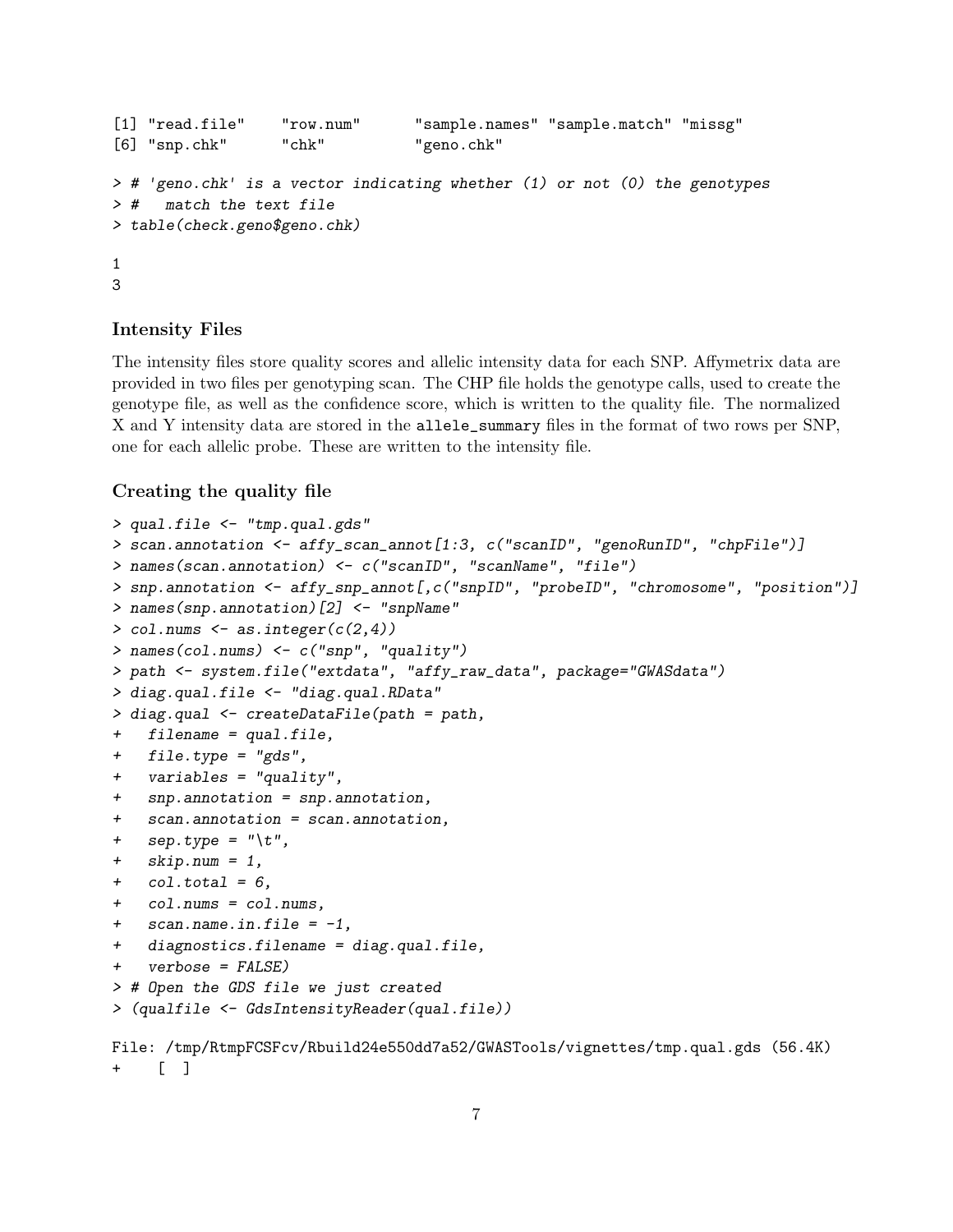```
|--+ sample.id { Int32 3 LZMA_ra(683.3%), 89B }
|--+ snp.id { Int32 3300 LZMA_ra(25.0%), 3.2K }
|--+ snp.chromosome { UInt8 3300 LZMA_ra(3.45%), 121B }
|--+ snp.position { Int32 3300 LZMA_ra(68.0%), 8.8K }
|--+ snp.rs.id { Str8 3300 LZMA_ra(20.5%), 9.3K }
\--+ quality { Float32 3300x3 LZMA_ra(87.0%), 33.7K }
> # Take out the quality scores for the first
> # 5 SNPs for the first 3 samples
> (\text{qual} < - \text{getQuality}(\text{qualfile}, \text{snp=c}(1,5), \text{scan=c}(1,3)))[,1] [,2] [,3]
[1,] 0.014382409 0.002228203 0.004184095
[2,] 0.005246114 0.003796505 0.005314134
[3,] 0.002767287 0.017275169 0.005179304
[4,] 0.002980622 0.005857171 0.005547870
[5,] 0.006078269 0.005080181 0.002624712
> close(qualfile)
> # check
> check.qual.file <- "check.qual.RData"
> check.qual <- checkIntensityFile(path = path,
+ filename = qual.file,
+ file.type = "gds",
+ snp.annotation = snp.annotation,
+ scan.annotation = scan.annotation,
+ sep.type = "\iota+ skip.num = 1,
+ col.total = 6,
+ col.nums = col.nums,
+ scan.name.in.file = -1,
+ check.scan.index = 1:3,
+ n.scans.loaded = 3,
+ affy.inten = FALSE,
+ diagnostics.filename = check.qual.file,
+ verbose = FALSE)
>
```
Creating the Intensity file

```
> xy.file <- "tmp.xy.gds"
> # we need the allele files instead of CHP files
> scan.annotation <- affy_scan_annot[1:3, c("scanID", "genoRunID", "alleleFile")]
> names(scan.annotation) <- c("scanID", "scanName", "file")
> snp.annotation <- affy_snp_annot[,c("snpID", "probeID", "chromosome", "position")]
> names(snp.annotation)[2] <- "snpName"
```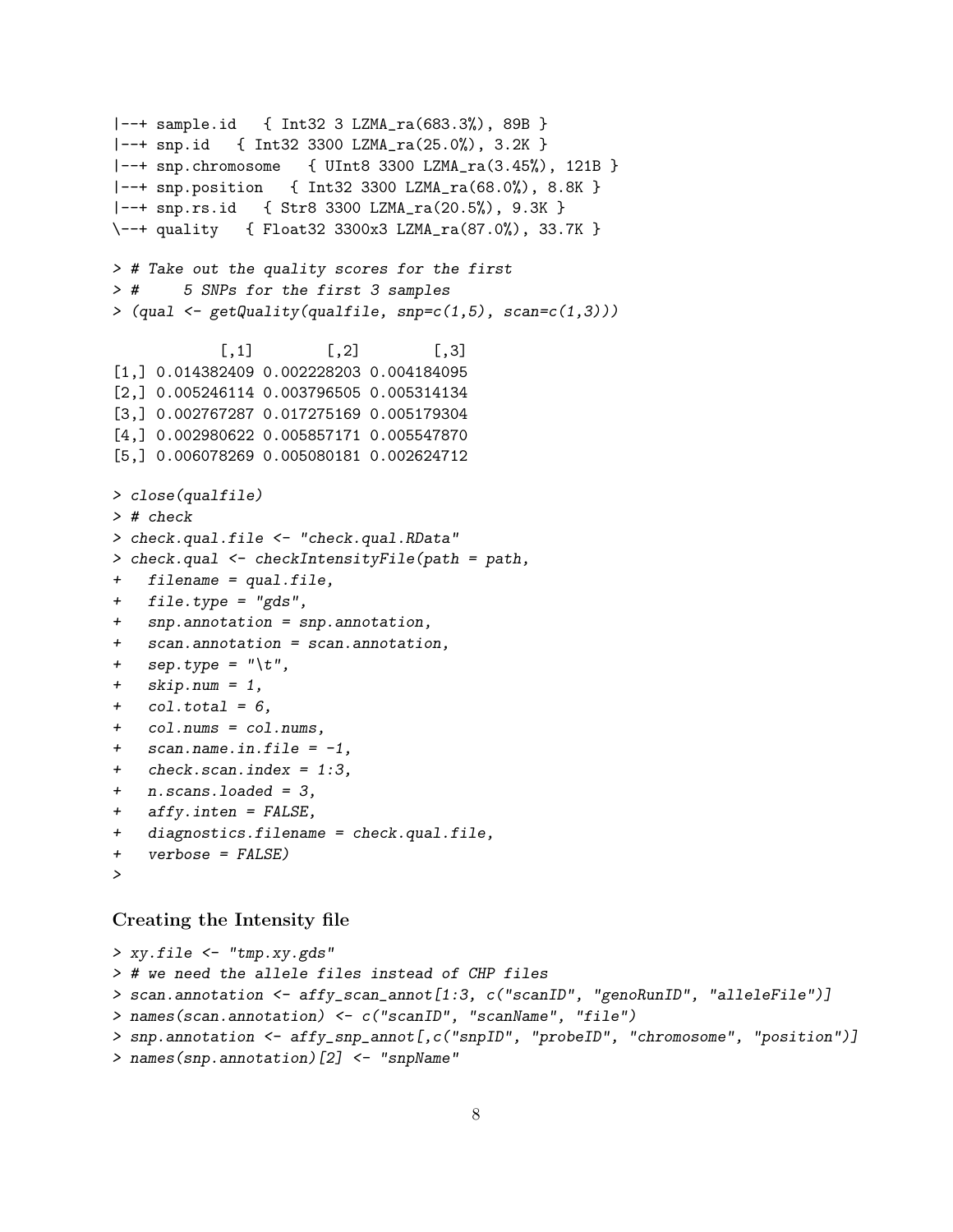```
> diag.xy.file <- "diag.xy.RData"
> diag.xy <- createAffyIntensityFile(path = path,
+ filename = xy.file,
+ file.type = "gds",
+ snp.annotation = snp.annotation,
+ scan.annotation = scan.annotation,
+ diagnostics.filename = diag.xy.file,
+ verbose = FALSE)
> # Open the file we just created
> (intenfile <- GdsIntensityReader(xy.file))
File: /tmp/RtmpFCSFcv/Rbuild24e550dd7a52/GWASTools/vignettes/tmp.xy.gds (88.3K)
+ [ ]
|--+ sample.id { Int32 3 LZMA_ra(683.3%), 89B }
|--+ snp.id { Int32 3300 LZMA_ra(25.0%), 3.2K }
|--+ snp.chromosome { UInt8 3300 LZMA_ra(3.45%), 121B }
|--+ snp.position { Int32 3300 LZMA_ra(68.0%), 8.8K }
|--+ snp.rs.id { Str8 3300 LZMA_ra(20.5%), 9.3K }
|--+ X { Float32 3300x3 LZMA_ra(85.2%), 32.9K }
\--+ Y { Float32 3300x3 LZMA_ra(83.8%), 32.4K }
> # Take out the normalized X intensity values for the first
> # 5 SNPs for the first 3 samples
> (xinten \le getX(intenfile, snp=c(1,5), scan=c(1,3)))
          [0,1] [0,2] [0,3][1,] 501.2622 385.5622 356.8760
[2,] 614.1541 651.9782 710.6095
[3,] 1968.4933 2550.7141 2265.3674
[4,] 1607.2856 293.1671 2906.5942
[5,] 398.2835 1902.5592 1355.5342
> close(intenfile)
> # check the intensity files - note affy.inten=TRUE
> check.xy.file <- "check.xy.RData"
> check.xy <- checkIntensityFile(path = path,
+ filename = xy.file,
+ file.type = "gds",
+ snp.annotation = snp.annotation,
+ scan.annotation = scan.annotation,
+ sep.type = "\iota.
+ skip.num = 1,
+ col.total = 2,
+ col.nums = setNames(as.integer(c(1,2,2)), c("snp", "X", "Y")),
+ scan.name.in.file = -1,
```

```
+ check.scan.index = 1:3,
```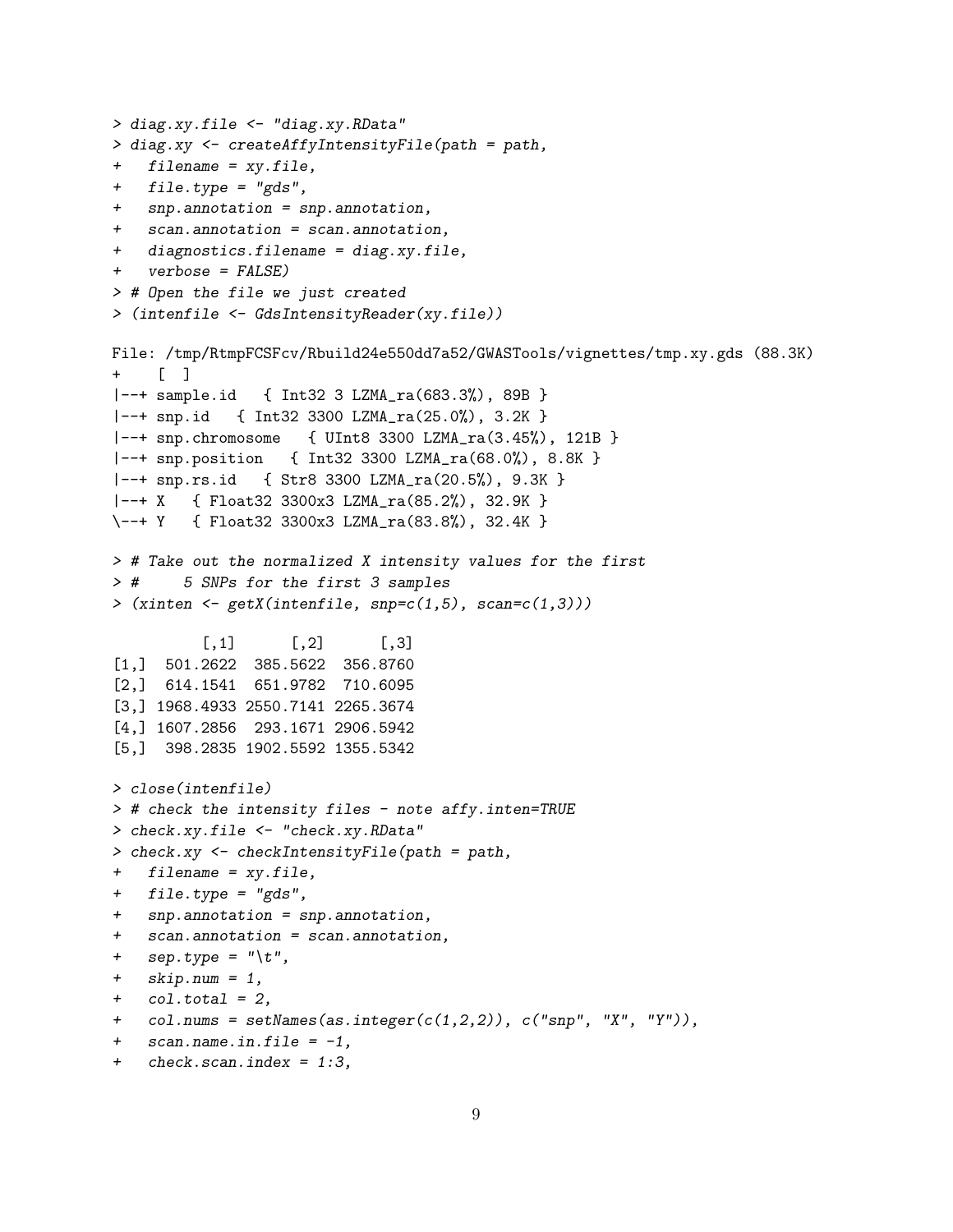- + n.scans.loaded = 3,
- + affy.inten = TRUE,
- + diagnostics.filename = check.xy.file,
- + verbose = FALSE)

#### BAlleleFrequency and LogRRatio Files

The BAlleleFrequency and LogRRatio file stores these values for every sample by SNP. For Affymetrix data, these values must be calculated by the user. For a thorough explanation and presentation of an application of these values, please refer to Peiffer, Daniel A., et al.  $(2006).$ <sup>[1](#page-9-0)</sup>

For a given sample and SNP, R and  $\theta$  are calculated using the X and Y intensities, where

$$
R = X + Y \tag{1}
$$
\n
$$
= \frac{2 \arctan(Y/X)}{\pi}
$$

 $\theta$  corresponds to the polar coordinate angle and R is the sum of the normalized X and Y intensities (not, as one might assume, the magnitude of the polar coordinate vector). It is from these values that we calculate the LogRRatio and BAlleleFrequency.

 $\theta$ 

The LogRRatio is given below. The expected value of R is derived from a plot of  $\theta$  versus R for a given SNP. It is the predicted value of R derived from a line connecting the centers of the two nearest genotype clusters.

$$
LogRRatio = log\left(\frac{R_{observed values}}{R_{expected values}}\right)
$$
 (2)

Variation in the LogRRatio across a single chromosome indicates possible duplication or deletion, and is an indication of overall sample quality.

The BAlleleFrequency is the frequency of the B allele in the population of cells from which the DNA is extracted. Each sample and SNP combination has a BAlleleFrequency value. Note the BAlleleFrequency values vary for a subject with each DNA extraction and tissue used. After all SNPs have been read and all samples have been clustered for a probe, the mean  $\theta$  "cluster" value is calculated for each probe, for each of the three genotype clusters, resulting in  $\theta_{AA}, \theta_{AB}$  and  $\theta_{BB}$ for every probe. Then the  $\theta$  value for each sample, call it  $\theta_n$ , is compared to  $\theta_{AA}$ ,  $\theta_{AB}$  and  $\theta_{BB}$ . The BAlleleFrequency is calculated

$$
\text{BAlleleFrequency} = \begin{cases} 0 & \text{if } \theta_n < \theta_{AA} \\ \frac{(1/2)(\theta_n - \theta_{AA})}{\theta_{AB} - \theta_{AA}} & \text{if } \theta_{AA} \le \theta_n < \theta_{AB} \\ \frac{1}{2} + \frac{(1/2)(\theta_n - \theta_{AB})}{\theta_{BB} - \theta_{AB}} & \text{if } \theta_{AB} \le \theta_n < \theta_{BB} \\ 1 & \text{if } \theta_n \ge \theta_{BB} \end{cases}
$$

<span id="page-9-0"></span><sup>&</sup>lt;sup>1</sup>Peiffer, Daniel A., et al. High-resolution genomic profiling of chromosomal aberrations using Infinium wholegenome genotyping. Genome Research 16, 1136-1148 (September 2006).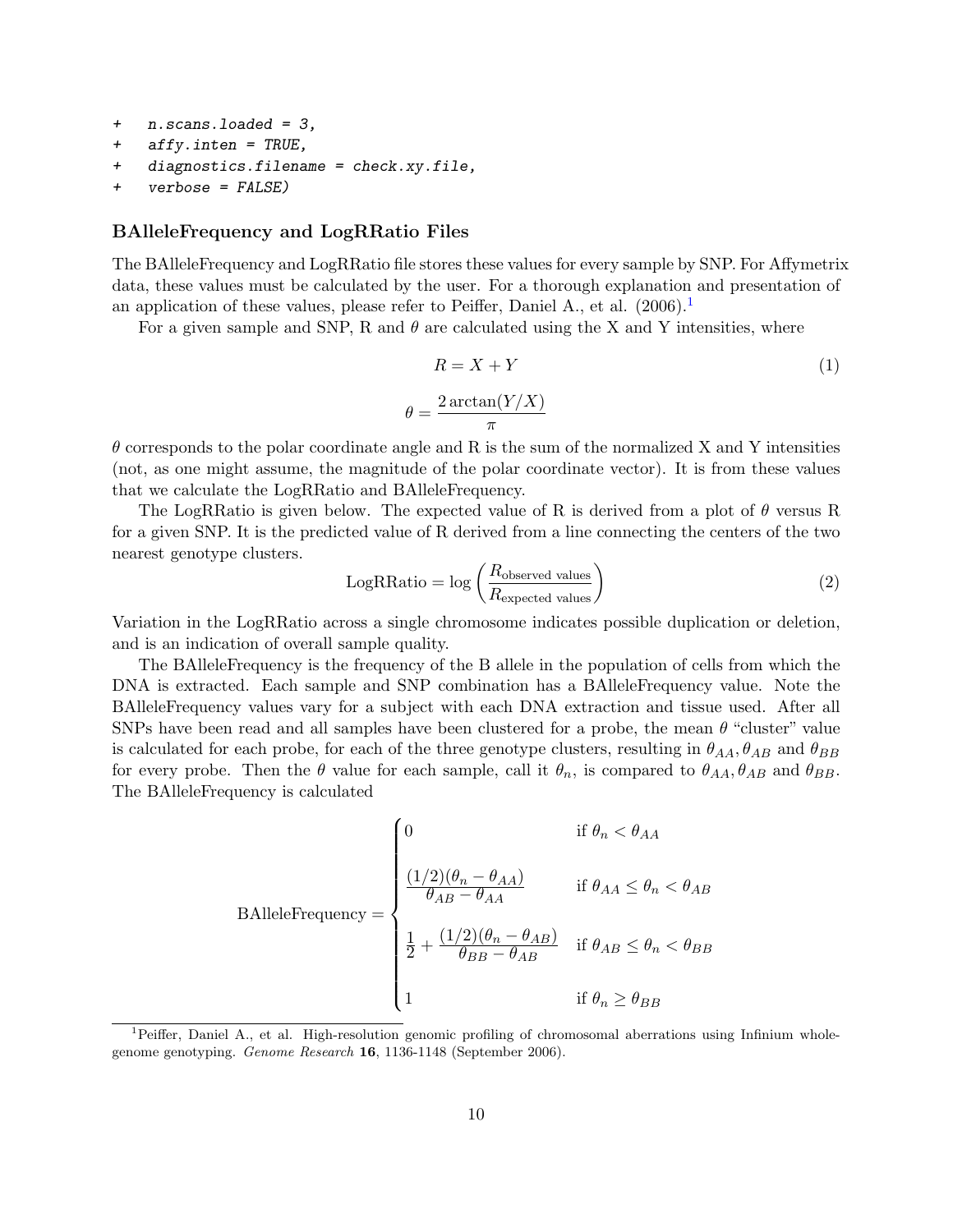A  $\theta_n$  value of 0 or 1 corresponds to a homozygote genotype for sample n at that particular probe, and a  $\theta_n$  value of 1/2 indicates a heterozygote genotype. Thus, BAlleleFrequency  $\in [0,1]$  for each probe. Across a chromosome, three bands are expected, one hovering around 0, one around 1 and one around 0.5, and any deviation from this is considered aberrant.

We use the BAlleleFrequency and LogRRatio values to detect mixed samples or samples of low quality, as well as chromosomal duplications and deletions. Samples that have a significantly large (partial or full chromosome) aberration for a particular chromosome as detected from the BAlleleFrequency values are recommended to be filtered out, for the genotype data are not reliable in these situations. Because of these applications, the BAlleleFrequency and LogRRatio values are a salient part of the data cleaning steps.

Because we have already completed the creation of both the genotype and intensity files, we simply use those files to access the data. The BAlleleFrequency and LogRRatio values are calculated in subsets for efficiency and written to the corresponding subset indices in the file.

#### Creating the BAlleleFrequency and LogRRatio file

We calculate the BAlleleFrequency and LogRRatio values for each sample by SNP and write these values to a data file by calling the function BAFfromGenotypes. We will also select "by.study" as the call method, so all 3 samples have their genotype clusters called together. In normal usage, we recommend calling Affymetrix genotypes "by.plate" (in which case the plate.name argument is passed to the function). For more detail regarding the BAFfromGenotypes function, please see the function documentation. After the function is complete, we will look at a few values to ensure the file was created successfully.

```
> bl.file <- "tmp.bl.gds"
> xyData <- IntensityData(GdsIntensityReader(xy.file),
+ snpAnnot=snpAnnot)
> genoData <- GenotypeData(GdsGenotypeReader(geno.file),
+ snpAnnot=snpAnnot)
> BAFfromGenotypes(xyData, genoData,
+ filename = bl.file,
+ file.type = "gds",
+ min.n.genotypes = 0,
+ call.method ="by.study",
+ verbose = FALSE)
> close(xyData)
> close(genoData)
> # Open the file we just created
> (blfile <- GdsIntensityReader(bl.file))
File: /tmp/RtmpFCSFcv/Rbuild24e550dd7a52/GWASTools/vignettes/tmp.bl.gds (90.7K)
    [-]|--+ sample.id { Int32 3 LZMA_ra(683.3%), 89B }
|--+ snp.id { Int32 3300 LZMA_ra(25.0%), 3.2K }
|--+ snp.chromosome { UInt8 3300 LZMA_ra(3.45%), 121B }
|--+ snp.position { Int32 3300 LZMA_ra(68.0%), 8.8K }
```